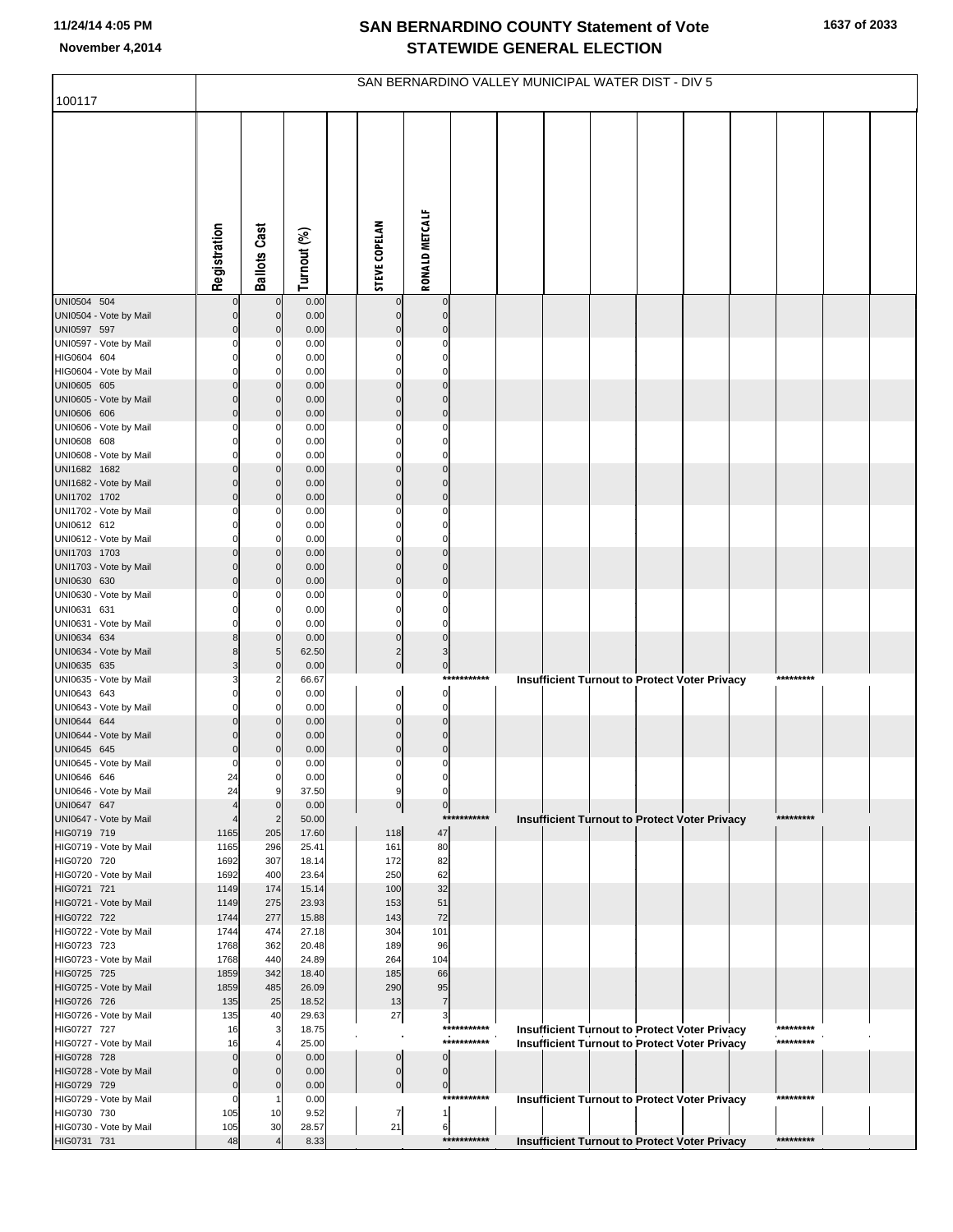|                                        | SAN BERNARDINO VALLEY MUNICIPAL WATER DIST - DIV 5 |                                |                |  |                       |                                 |             |  |  |  |  |                                               |  |           |  |  |
|----------------------------------------|----------------------------------------------------|--------------------------------|----------------|--|-----------------------|---------------------------------|-------------|--|--|--|--|-----------------------------------------------|--|-----------|--|--|
| 100117                                 |                                                    |                                |                |  |                       |                                 |             |  |  |  |  |                                               |  |           |  |  |
|                                        | Registration                                       | <b>Ballots Cast</b>            | Turnout (%)    |  | <b>STEVE COPELAN</b>  | <b>RONALD METCALF</b>           |             |  |  |  |  |                                               |  |           |  |  |
| HIG0731 - Vote by Mail                 | 48                                                 | 15                             | 31.25          |  | 10                    | 3                               |             |  |  |  |  |                                               |  |           |  |  |
| HIG0732 732                            |                                                    | $\mathbf 0$                    | 0.00           |  | $\overline{0}$        | $\circ$                         | *********** |  |  |  |  |                                               |  | ********* |  |  |
| HIG0732 - Vote by Mail<br>HIG0733 733  | $\Omega$                                           | 0                              | 100.00<br>0.00 |  | $\mathbf 0$           | 0                               |             |  |  |  |  | Insufficient Turnout to Protect Voter Privacy |  |           |  |  |
| HIG0733 - Vote by Mail                 | $\Omega$                                           | $\mathbf 0$                    | 0.00           |  | $\mathbf 0$           | $\mathbf 0$                     |             |  |  |  |  |                                               |  |           |  |  |
| HIG0734 734                            | $\Omega$                                           | $\mathbf 0$                    | 0.00           |  | $\Omega$              | $\mathbf 0$                     |             |  |  |  |  |                                               |  |           |  |  |
| HIG0734 - Vote by Mail                 | $\Omega$                                           | $\mathbf{0}$                   | 0.00           |  | $\Omega$              | $\mathbf 0$                     |             |  |  |  |  |                                               |  |           |  |  |
| HIG0735 735<br>HIG0735 - Vote by Mail  | $\mathbf 0$<br>$\overline{0}$                      | $\mathbf 0$<br>$\overline{0}$  | 0.00<br>0.00   |  | $\Omega$<br>$\pmb{0}$ | $\mathbf 0$<br>$\mathbf 0$      |             |  |  |  |  |                                               |  |           |  |  |
| HIG1622 1622                           | 970                                                | 183                            | 18.87          |  | 103                   | 33                              |             |  |  |  |  |                                               |  |           |  |  |
| HIG1622 - Vote by Mail                 | 970                                                | 218                            | 22.47          |  | 133                   | 31                              |             |  |  |  |  |                                               |  |           |  |  |
| HIG1695 1695                           | O                                                  | $\mathbf 0$                    | 0.00           |  | $\mathbf 0$           | $\mathbf 0$                     |             |  |  |  |  |                                               |  |           |  |  |
| HIG1695 - Vote by Mail<br>HIG1696 1696 | $\Omega$<br>$\mathbf 0$                            | $\mathbf{0}$<br>$\overline{0}$ | 0.00<br>0.00   |  | $\Omega$<br>$\Omega$  | $\mathbf 0$<br>$\mathbf 0$      |             |  |  |  |  |                                               |  |           |  |  |
| HIG1696 - Vote by Mail                 | $\overline{0}$                                     | $\overline{0}$                 | 0.00           |  | $\pmb{0}$             | $\mathbf 0$                     |             |  |  |  |  |                                               |  |           |  |  |
| UNI0736 736                            | 311                                                | 39                             | 12.54          |  | 20                    | 11                              |             |  |  |  |  |                                               |  |           |  |  |
| UNI0736 - Vote by Mail                 | 311                                                | 82                             | 26.37          |  | 50                    | 17                              |             |  |  |  |  |                                               |  |           |  |  |
| UNI0737 737                            | 100<br>100                                         | $\overline{0}$                 | 0.00<br>58.00  |  | $\mathbf 0$<br>29     | $\mathbf 0$<br>$\boldsymbol{9}$ |             |  |  |  |  |                                               |  |           |  |  |
| UNI0737 - Vote by Mail<br>UNI0738 738  | 68                                                 | 58<br>$\mathbf 0$              | 0.00           |  | $\mathbf 0$           | $\mathbf 0$                     |             |  |  |  |  |                                               |  |           |  |  |
| UNI0738 - Vote by Mail                 | 68                                                 | 46                             | 67.65          |  | 23                    | 12                              |             |  |  |  |  |                                               |  |           |  |  |
| UNI0739 739                            | 137                                                | $\overline{0}$                 | 0.00           |  | $\mathbf 0$           | $\mathbf 0$                     |             |  |  |  |  |                                               |  |           |  |  |
| UNI0739 - Vote by Mail<br>UNI0740 740  | 137                                                | 57<br>$\mathbf 0$              | 41.61          |  | 27<br>$\mathbf 0$     | 10<br>$\mathbf 0$               |             |  |  |  |  |                                               |  |           |  |  |
| UNI0740 - Vote by Mail                 | 25<br>25                                           | 12                             | 0.00<br>48.00  |  | 8                     | $\mathbf{1}$                    |             |  |  |  |  |                                               |  |           |  |  |
| UNI0741 741                            | $\mathbf 0$                                        | $\mathbf{0}$                   | 0.00           |  | $\Omega$              | $\mathbf 0$                     |             |  |  |  |  |                                               |  |           |  |  |
| UNI0741 - Vote by Mail                 | $\overline{0}$                                     | $\mathbf{0}$                   | 0.00           |  | $\mathbf 0$           | $\mathbf 0$                     |             |  |  |  |  |                                               |  |           |  |  |
| UNI0742 742<br>UNI0742 - Vote by Mail  | 0<br>$\Omega$                                      | $\Omega$<br>$\overline{0}$     | 0.00           |  | $\Omega$<br>$\Omega$  | $\mathbf 0$<br>$\mathbf 0$      |             |  |  |  |  |                                               |  |           |  |  |
| UNI0743 743                            | $\Omega$                                           | $\mathbf 0$                    | 0.00<br>0.00   |  | $\Omega$              | $\mathbf 0$                     |             |  |  |  |  |                                               |  |           |  |  |
| UNI0743 - Vote by Mail                 | $\overline{0}$                                     | $\mathbf{0}$                   | 0.00           |  | $\Omega$              | $\mathbf 0$                     |             |  |  |  |  |                                               |  |           |  |  |
| UNI0744 744                            | 7                                                  | $\mathbf 0$                    | 0.00           |  | $\Omega$              | $\mathbf 0$                     |             |  |  |  |  |                                               |  |           |  |  |
| UNI0744 - Vote by Mail                 | $\overline{7}$                                     | 6                              | 85.71          |  | 3<br>$\Omega$         | 3                               |             |  |  |  |  |                                               |  |           |  |  |
| UNI0745 745<br>UNI0745 - Vote by Mail  | 12<br>12                                           | $\mathbf 0$<br>6               | 0.00<br>50.00  |  | $\overline{2}$        | 0<br>$\mathbf 0$                |             |  |  |  |  |                                               |  |           |  |  |
| HIG0747 747                            | 626                                                | 62                             | 9.90           |  | 38                    | 12                              |             |  |  |  |  |                                               |  |           |  |  |
| HIG0747 - Vote by Mail                 | 626                                                | 72                             | 11.50          |  | 45                    | 22                              |             |  |  |  |  |                                               |  |           |  |  |
| HIG0748 748<br>HIG0748 - Vote by Mail  | 1395<br>1395                                       | 191<br>233                     | 13.69<br>16.70 |  | 93<br>135             | 57<br>69                        |             |  |  |  |  |                                               |  |           |  |  |
| HIG0749 749                            | 1397                                               | 207                            | 14.82          |  | 128                   | 40                              |             |  |  |  |  |                                               |  |           |  |  |
| HIG0749 - Vote by Mail                 | 1397                                               | 382                            | 27.34          |  | 209                   | 107                             |             |  |  |  |  |                                               |  |           |  |  |
| HIG0750 750                            | 1187                                               | 61                             | 5.14           |  | 28                    | 16                              |             |  |  |  |  |                                               |  |           |  |  |
| HIG0750 - Vote by Mail<br>HIG0751 751  | 1187<br>1174                                       | 121<br>113                     | 10.19<br>9.63  |  | 75<br>54              | 33<br>38                        |             |  |  |  |  |                                               |  |           |  |  |
| HIG0751 - Vote by Mail                 | 1174                                               | 149                            | 12.69          |  | 84                    | 44                              |             |  |  |  |  |                                               |  |           |  |  |
| HIG0752 752                            | 488                                                | 27                             | 5.53           |  | 21                    | $\overline{4}$                  |             |  |  |  |  |                                               |  |           |  |  |
| HIG0752 - Vote by Mail                 | 488                                                | 61                             | 12.50          |  | 31                    | 22                              |             |  |  |  |  |                                               |  |           |  |  |
| HIG0753 753<br>HIG0753 - Vote by Mail  | 1411<br>1411                                       | 90<br>155                      | 6.38<br>10.99  |  | 52<br>75              | 29<br>60                        |             |  |  |  |  |                                               |  |           |  |  |
| HIG0754 754                            | 1470                                               | 204                            | 13.88          |  | 117                   | 65                              |             |  |  |  |  |                                               |  |           |  |  |
| HIG0754 - Vote by Mail                 | 1470                                               | 183                            | 12.45          |  | 101                   | 43                              |             |  |  |  |  |                                               |  |           |  |  |
| HIG0755 755                            | 1462                                               | 150                            | 10.26          |  | 83                    | 46                              |             |  |  |  |  |                                               |  |           |  |  |
| HIG0755 - Vote by Mail<br>HIG0756 756  | 1462<br>1400                                       | 154<br>189                     | 10.53<br>13.50 |  | 85<br>101             | 40<br>49                        |             |  |  |  |  |                                               |  |           |  |  |
| HIG0756 - Vote by Mail                 | 1400                                               | 247                            | 17.64          |  | 144                   | 58                              |             |  |  |  |  |                                               |  |           |  |  |
| HIG0757 757                            | $\mathbf{0}$                                       | $\overline{0}$                 | 0.00           |  | $\mathbf 0$           | $\mathbf 0$                     |             |  |  |  |  |                                               |  |           |  |  |
| HIG0757 - Vote by Mail                 | $\overline{0}$                                     | $\mathbf 0$                    | 0.00           |  | $\mathbf 0$           | $\pmb{0}$                       |             |  |  |  |  |                                               |  |           |  |  |
| HIG0758 758<br>HIG0758 - Vote by Mail  | 0<br>$\mathbf 0$                                   | $\mathbf 0$<br>$\mathbf 0$     | 0.00<br>0.00   |  | C<br>$\sqrt{ }$       | 0<br>$\Omega$                   |             |  |  |  |  |                                               |  |           |  |  |
| HIG1639 1639                           | 310                                                | 10                             | 3.23           |  | 4                     | 3                               |             |  |  |  |  |                                               |  |           |  |  |
| HIG1639 - Vote by Mail                 | 310                                                | 42                             | 13.55          |  | 28                    | 11                              |             |  |  |  |  |                                               |  |           |  |  |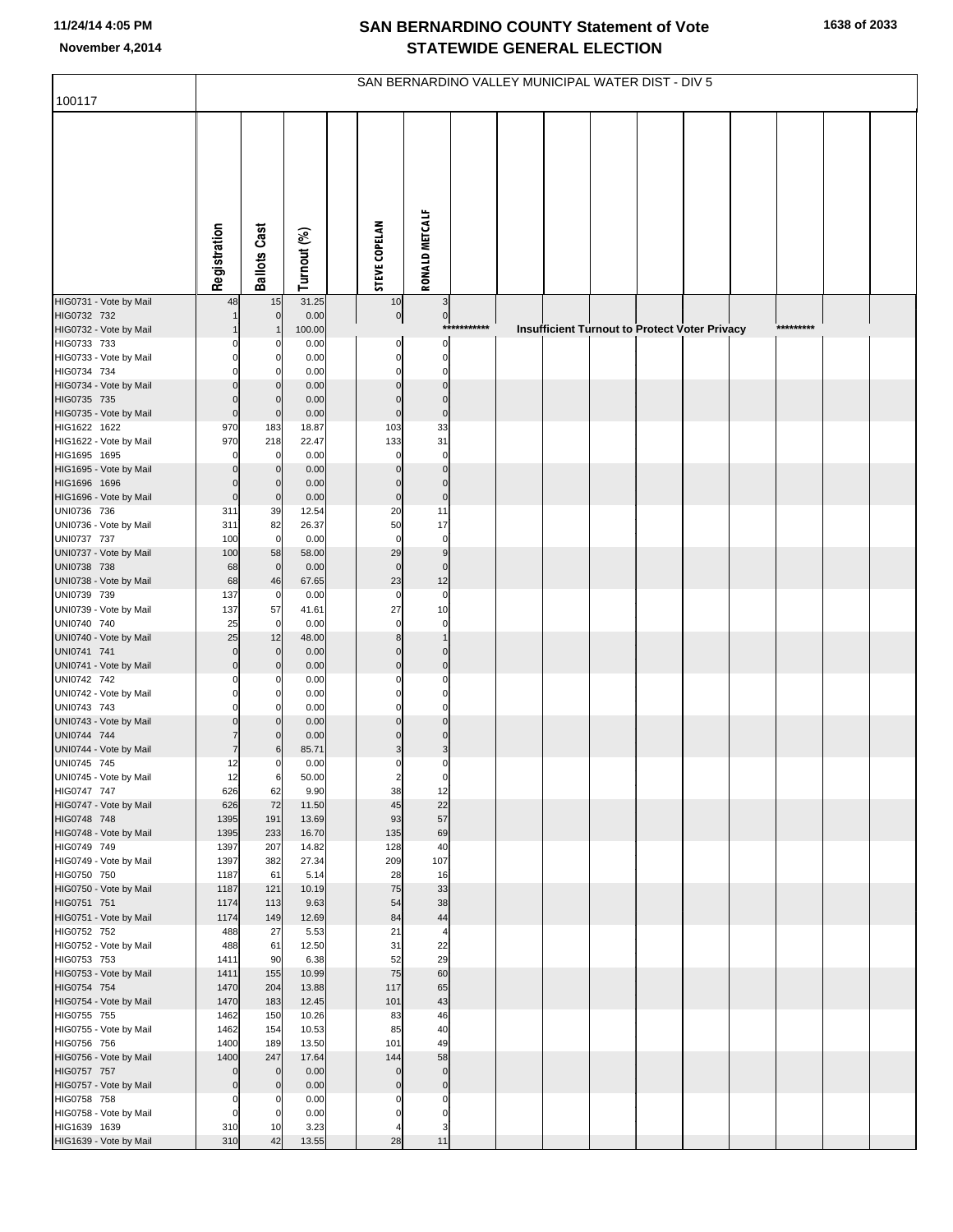|                                       | SAN BERNARDINO VALLEY MUNICIPAL WATER DIST - DIV 5 |                            |                |  |                             |                               |             |  |                                                      |  |  |  |  |           |  |  |
|---------------------------------------|----------------------------------------------------|----------------------------|----------------|--|-----------------------------|-------------------------------|-------------|--|------------------------------------------------------|--|--|--|--|-----------|--|--|
| 100117                                |                                                    |                            |                |  |                             |                               |             |  |                                                      |  |  |  |  |           |  |  |
|                                       | Registration                                       | <b>Ballots Cast</b>        | Turnout (%)    |  | <b>STEVE COPELAN</b>        | <b>RONALD METCALF</b>         |             |  |                                                      |  |  |  |  |           |  |  |
| UNI0760 760                           |                                                    | $\mathbf 0$                | 0.00           |  | $\mathbf 0$                 | $\mathbf 0$                   |             |  |                                                      |  |  |  |  |           |  |  |
| UNI0760 - Vote by Mail<br>UNI0761 761 | $\Omega$                                           | $\mathbf 0$<br>$\mathbf 0$ | 0.00<br>0.00   |  | $\Omega$<br>$\Omega$        | $\mathbf 0$<br>$\Omega$       |             |  |                                                      |  |  |  |  |           |  |  |
| UNI0761 - Vote by Mail                |                                                    | n                          | 0.00           |  |                             |                               |             |  |                                                      |  |  |  |  |           |  |  |
| UNI0762 762                           |                                                    | $\Omega$                   | 0.00           |  | $\Omega$                    | $\Omega$                      |             |  |                                                      |  |  |  |  |           |  |  |
| UNI0762 - Vote by Mail                |                                                    |                            | 0.00           |  | $\Omega$                    | $\Omega$                      |             |  |                                                      |  |  |  |  |           |  |  |
| UNI0763 763<br>UNI0763 - Vote by Mail |                                                    | $\Omega$<br>$\mathbf{0}$   | 0.00<br>0.00   |  | $\mathbf 0$<br>$\mathbf 0$  | $\mathbf 0$<br>$\Omega$       |             |  |                                                      |  |  |  |  |           |  |  |
| UNI0764 764                           | 3                                                  | $\mathbf 0$                | 0.00           |  | $\overline{0}$              | $\overline{0}$                |             |  |                                                      |  |  |  |  |           |  |  |
| UNI0764 - Vote by Mail                |                                                    |                            | 100.00         |  |                             |                               | *********** |  | <b>Insufficient Turnout to Protect Voter Privacy</b> |  |  |  |  | ********* |  |  |
| UNI0765 765                           |                                                    | 0                          | 0.00           |  | 이                           | $\mathbf{0}$                  |             |  |                                                      |  |  |  |  |           |  |  |
| UNI0765 - Vote by Mail                |                                                    |                            | 100.00         |  |                             |                               | *********** |  | <b>Insufficient Turnout to Protect Voter Privacy</b> |  |  |  |  | ********* |  |  |
| RED0768 768<br>RED0768 - Vote by Mail | $\Omega$<br>$\Omega$                               | $\mathbf 0$<br>$\mathbf 0$ | 0.00<br>0.00   |  | $\mathbf 0$<br>$\mathbf 0$  | $\overline{0}$<br>$\mathbf 0$ |             |  |                                                      |  |  |  |  |           |  |  |
| UNI0769 769                           | 1682                                               | 263                        | 15.64          |  | 140                         | 55                            |             |  |                                                      |  |  |  |  |           |  |  |
| UNI0769 - Vote by Mail                | 1682                                               | 339                        | 20.15          |  | 189                         | 85                            |             |  |                                                      |  |  |  |  |           |  |  |
| UNI0770 770                           | $\Omega$                                           | 0                          | 0.00           |  | $\Omega$                    | $\mathbf 0$                   |             |  |                                                      |  |  |  |  |           |  |  |
| UNI0770 - Vote by Mail                | $\mathbf 0$                                        | 0                          | 0.00           |  | $\Omega$                    | $\Omega$                      |             |  |                                                      |  |  |  |  |           |  |  |
| UNI0771 771<br>UNI0771 - Vote by Mail | 74<br>74                                           | $\mathbf 0$<br>40          | 0.00<br>54.05  |  | $\Omega$<br>30              | $\mathbf 0$<br>6              |             |  |                                                      |  |  |  |  |           |  |  |
| UNI0772 772                           | 51                                                 | $\overline{0}$             | 0.00           |  | $\mathbf 0$                 | $\mathbf 0$                   |             |  |                                                      |  |  |  |  |           |  |  |
| UNI0772 - Vote by Mail                | 51                                                 | 19                         | 37.25          |  | 11                          |                               |             |  |                                                      |  |  |  |  |           |  |  |
| UNI0773 773                           | 47                                                 | $\mathbf 0$                | 0.00           |  | $\mathbf 0$                 | $\Omega$                      |             |  |                                                      |  |  |  |  |           |  |  |
| UNI0773 - Vote by Mail                | 47                                                 | 20                         | 42.55          |  | 10                          |                               |             |  |                                                      |  |  |  |  |           |  |  |
| UNI0774 774<br>UNI0774 - Vote by Mail | $\Omega$<br>$\Omega$                               | $\mathbf 0$<br>$\mathbf 0$ | 0.00<br>0.00   |  | $\mathbf 0$<br>$\Omega$     | $\mathbf 0$<br>$\Omega$       |             |  |                                                      |  |  |  |  |           |  |  |
| UNI0775 775                           | $\Omega$                                           | $\mathbf 0$                | 0.00           |  | $\Omega$                    | $\mathbf 0$                   |             |  |                                                      |  |  |  |  |           |  |  |
| UNI0775 - Vote by Mail                |                                                    |                            | 0.00           |  | C                           |                               |             |  |                                                      |  |  |  |  |           |  |  |
| UNI0776 776                           |                                                    | $\Omega$                   | 0.00           |  | $\Omega$                    | $\Omega$                      |             |  |                                                      |  |  |  |  |           |  |  |
| UNI0776 - Vote by Mail                |                                                    |                            | 0.00           |  | C                           | $\Omega$                      |             |  |                                                      |  |  |  |  |           |  |  |
| UNI0777 777<br>UNI0777 - Vote by Mail | $\Omega$<br>$\Omega$                               | $\Omega$<br>$\mathbf 0$    | 0.00<br>0.00   |  | $\Omega$<br>$\Omega$        | $\Omega$<br>$\Omega$          |             |  |                                                      |  |  |  |  |           |  |  |
| UNI1627 1627                          | 112                                                | 22                         | 19.64          |  | 13                          | $\mathfrak{p}$                |             |  |                                                      |  |  |  |  |           |  |  |
| UNI1627 - Vote by Mail                | 112                                                | 37                         | 33.04          |  | 16                          |                               |             |  |                                                      |  |  |  |  |           |  |  |
| YUC0781 781                           |                                                    | 0                          | 0.00           |  | 이                           | 이                             |             |  |                                                      |  |  |  |  |           |  |  |
| YUC0781 - Vote by Mail                | 6                                                  |                            | 16.67          |  |                             |                               | *********** |  | <b>Insufficient Turnout to Protect Voter Privacy</b> |  |  |  |  | ********* |  |  |
| RED0782 782<br>RED0782 - Vote by Mail |                                                    | $\Omega$<br>$\Omega$       | 0.00<br>0.00   |  | $\mathbf 0$<br>$\mathbf{0}$ | $\overline{0}$<br>$\Omega$    |             |  |                                                      |  |  |  |  |           |  |  |
| UNI0783 783                           | $\Omega$                                           | $\Omega$                   | 0.00           |  | $\mathbf{0}$                | $\mathbf{0}$                  |             |  |                                                      |  |  |  |  |           |  |  |
| UNI0783 - Vote by Mail                |                                                    |                            | 0.00           |  | $\mathbf 0$                 | $\Omega$                      |             |  |                                                      |  |  |  |  |           |  |  |
| UNI0787 787                           |                                                    | $\Omega$                   | 0.00           |  | 0                           | 0                             |             |  |                                                      |  |  |  |  |           |  |  |
| UNI0787 - Vote by Mail<br>UNI0788 788 | $\Omega$                                           | $\Omega$                   | 100.00<br>0.00 |  | $\mathbf 0$                 | $\overline{0}$                | *********** |  | <b>Insufficient Turnout to Protect Voter Privacy</b> |  |  |  |  | ********* |  |  |
| UNI0788 - Vote by Mail                | $\Omega$                                           | $\mathbf 0$                | 0.00           |  | $\mathbf 0$                 | $\mathbf 0$                   |             |  |                                                      |  |  |  |  |           |  |  |
| UNI0790 790                           | 39                                                 | $\mathbf 0$                | 0.00           |  | $\mathbf 0$                 | $\mathbf{0}$                  |             |  |                                                      |  |  |  |  |           |  |  |
| UNI0790 - Vote by Mail                | 39                                                 | 19                         | 48.72          |  | 12                          | 6                             |             |  |                                                      |  |  |  |  |           |  |  |
| UNI0791 791                           |                                                    | 0                          | 0.00           |  | $\overline{0}$              | 0                             | *********** |  |                                                      |  |  |  |  | ********* |  |  |
| UNI0791 - Vote by Mail<br>UNI0794 794 |                                                    | $\Omega$                   | 100.00<br>0.00 |  | $\mathbf 0$                 | <sub>0</sub>                  |             |  | <b>Insufficient Turnout to Protect Voter Privacy</b> |  |  |  |  |           |  |  |
| UNI0794 - Vote by Mail                |                                                    | $\Omega$                   | 0.00           |  | $\mathbf 0$                 | $\overline{0}$                |             |  |                                                      |  |  |  |  |           |  |  |
| UNI0795 795                           | 5                                                  | $\mathbf{0}$               | 0.00           |  | $\overline{0}$              | $\overline{0}$                |             |  |                                                      |  |  |  |  |           |  |  |
| UNI0795 - Vote by Mail                |                                                    |                            | 80.00          |  |                             |                               | *********** |  | Insufficient Turnout to Protect Voter Privacy        |  |  |  |  | ********* |  |  |
| UNI0797 797                           | $\Omega$                                           | $\Omega$                   | 0.00           |  | $\mathbf 0$                 | $\overline{0}$                |             |  |                                                      |  |  |  |  |           |  |  |
| UNI0797 - Vote by Mail<br>YUC0800 800 | $\Omega$<br>1590                                   | 262                        | 0.00<br>16.48  |  | O<br>158                    | $\mathbf 0$<br>62             |             |  |                                                      |  |  |  |  |           |  |  |
| YUC0800 - Vote by Mail                | 1590                                               | 405                        | 25.47          |  | 248                         | 83                            |             |  |                                                      |  |  |  |  |           |  |  |
| YUC0801 801                           | 5                                                  | $\mathbf 0$                | 0.00           |  | $\mathbf 0$                 | $\overline{0}$                |             |  |                                                      |  |  |  |  |           |  |  |
| YUC0801 - Vote by Mail                | 5                                                  |                            | 40.00          |  |                             |                               | *********** |  | <b>Insufficient Turnout to Protect Voter Privacy</b> |  |  |  |  | ********* |  |  |
| YUC0802 802                           | 1728                                               | 310                        | 17.94          |  | 213                         | 55                            |             |  |                                                      |  |  |  |  |           |  |  |
| YUC0802 - Vote by Mail<br>YUC0803 803 | 1728<br>1702                                       | 458<br>321                 | 26.50<br>18.86 |  | 291<br>204                  | 90<br>74                      |             |  |                                                      |  |  |  |  |           |  |  |
|                                       |                                                    |                            |                |  |                             |                               |             |  |                                                      |  |  |  |  |           |  |  |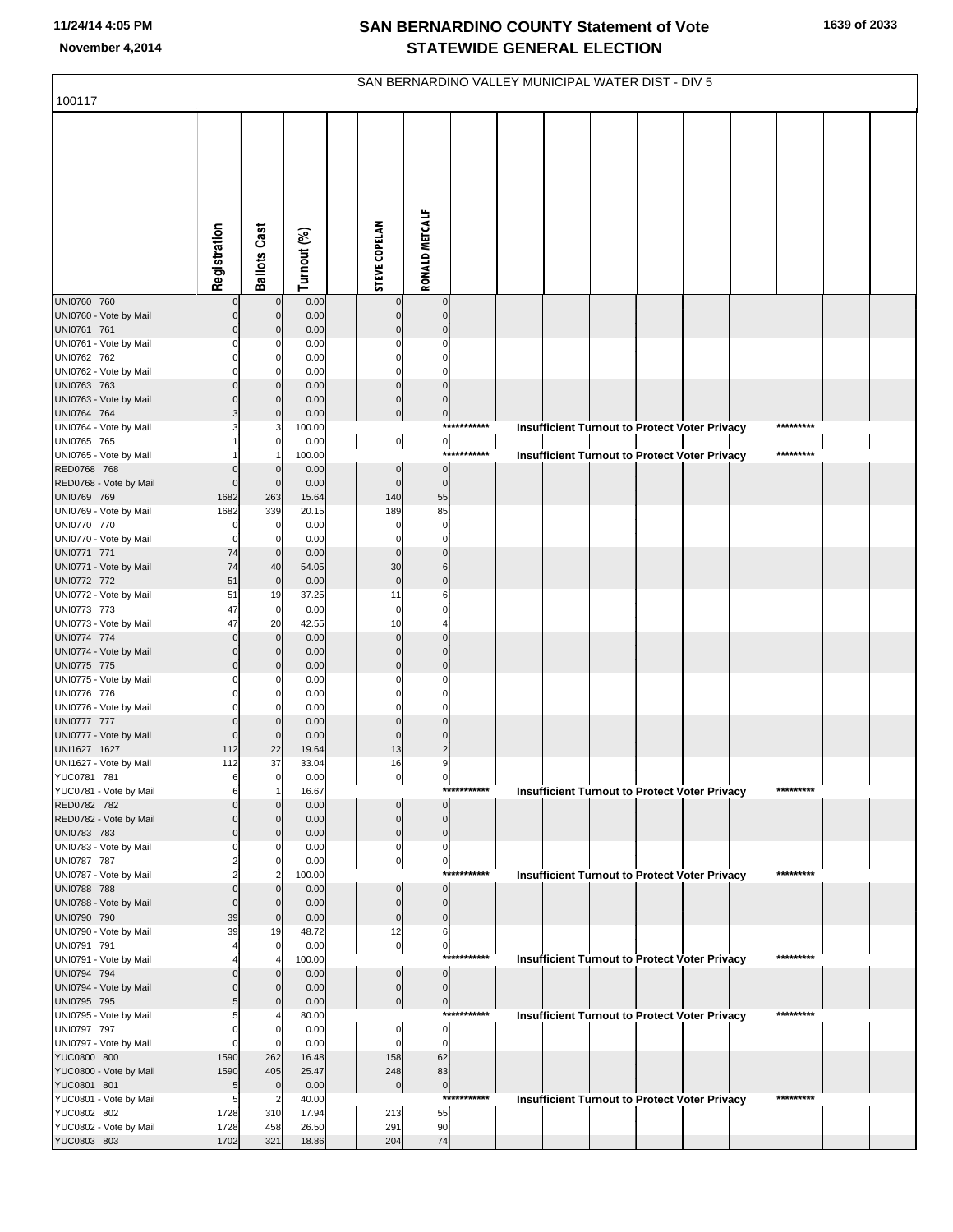|                                        | SAN BERNARDINO VALLEY MUNICIPAL WATER DIST - DIV 5 |                            |                |  |                             |                                      |             |  |  |  |                                                      |  |  |           |  |
|----------------------------------------|----------------------------------------------------|----------------------------|----------------|--|-----------------------------|--------------------------------------|-------------|--|--|--|------------------------------------------------------|--|--|-----------|--|
| 100117                                 |                                                    |                            |                |  |                             |                                      |             |  |  |  |                                                      |  |  |           |  |
|                                        | Registration                                       | <b>Ballots Cast</b>        | Turnout (%)    |  | <b>STEVE COPELAN</b>        | RONALD METCALF                       |             |  |  |  |                                                      |  |  |           |  |
| YUC0803 - Vote by Mail                 | 1702                                               | 535                        | 31.43          |  | 314                         | 139                                  |             |  |  |  |                                                      |  |  |           |  |
| YUC0804 804                            | 2                                                  | $\mathbf 0$                | 0.00           |  | $\mathbf 0$                 | $\mathbf 0$<br>$\mathbf 0$           |             |  |  |  |                                                      |  |  |           |  |
| YUC0804 - Vote by Mail<br>YUC0805 805  | 0                                                  | $\mathbf 0$<br>0           | 0.00<br>0.00   |  | $\mathbf 0$<br>0            | 0                                    |             |  |  |  |                                                      |  |  |           |  |
| YUC0805 - Vote by Mail                 | $\Omega$                                           | 0                          | 0.00           |  | $\mathbf 0$                 | $\pmb{0}$                            |             |  |  |  |                                                      |  |  |           |  |
| YUC0806 806                            | 1649                                               | 293                        | 17.77          |  | 160                         | 76                                   |             |  |  |  |                                                      |  |  |           |  |
| YUC0806 - Vote by Mail<br>YUC0807 807  | 1649<br>1819                                       | 387<br>313                 | 23.47<br>17.21 |  | 232<br>177                  | 94<br>80                             |             |  |  |  |                                                      |  |  |           |  |
| YUC0807 - Vote by Mail                 | 1819                                               | 544                        | 29.91          |  | 339                         | 132                                  |             |  |  |  |                                                      |  |  |           |  |
| YUC0809 809                            | 0                                                  | 0                          | 0.00           |  | $\mathbf 0$                 | 0                                    |             |  |  |  |                                                      |  |  |           |  |
| YUC0809 - Vote by Mail                 | $\mathbf 0$                                        | 0                          | 0.00           |  | $\mathbf 0$                 | $\pmb{0}$                            |             |  |  |  |                                                      |  |  |           |  |
| YUC0810 810<br>YUC0810 - Vote by Mail  | 1296<br>1296                                       | 198<br>209                 | 15.28<br>16.13 |  | 104<br>130                  | 56<br>44                             |             |  |  |  |                                                      |  |  |           |  |
| YUC0811 811                            | 1151                                               | 173                        | 15.03          |  | 109                         | 35                                   |             |  |  |  |                                                      |  |  |           |  |
| YUC0811 - Vote by Mail                 | 1151                                               | 300                        | 26.06          |  | 178                         | 63                                   |             |  |  |  |                                                      |  |  |           |  |
| YUC0812 812                            | 1689                                               | 271                        | 16.04          |  | 149                         | 71                                   |             |  |  |  |                                                      |  |  |           |  |
| YUC0812 - Vote by Mail<br>YUC0813 813  | 1689                                               | 392                        | 23.21<br>14.30 |  | 242<br>137                  | 96<br>56                             |             |  |  |  |                                                      |  |  |           |  |
| YUC0813 - Vote by Mail                 | 1720<br>1720                                       | 246<br>386                 | 22.44          |  | 232                         | 92                                   |             |  |  |  |                                                      |  |  |           |  |
| YUC0814 814                            | 836                                                | 123                        | 14.71          |  | 69                          | 34                                   |             |  |  |  |                                                      |  |  |           |  |
| YUC0814 - Vote by Mail                 | 836                                                | 151                        | 18.06          |  | 94                          | 38                                   |             |  |  |  |                                                      |  |  |           |  |
| YUC0815 815<br>YUC0815 - Vote by Mail  | 11<br>11                                           | 0<br>7                     | 0.00<br>63.64  |  | $\pmb{0}$<br>$\overline{2}$ | $\pmb{0}$<br>$\overline{\mathbf{c}}$ |             |  |  |  |                                                      |  |  |           |  |
| YUC0816 816                            | 1590                                               | 282                        | 17.74          |  | 162                         | 65                                   |             |  |  |  |                                                      |  |  |           |  |
| YUC0816 - Vote by Mail                 | 1590                                               | 524                        | 32.96          |  | 316                         | 125                                  |             |  |  |  |                                                      |  |  |           |  |
| YUC0817 817                            | 1128                                               | 173                        | 15.34          |  | 109                         | 51                                   |             |  |  |  |                                                      |  |  |           |  |
| YUC0817 - Vote by Mail<br>YUC0818 818  | 1128<br>1227                                       | 203<br>212                 | 18.00<br>17.28 |  | 122<br>132                  | 59<br>43                             |             |  |  |  |                                                      |  |  |           |  |
| YUC0818 - Vote by Mail                 | 1227                                               | 276                        | 22.49          |  | 152                         | 74                                   |             |  |  |  |                                                      |  |  |           |  |
| YUC0819 819                            | 1629                                               | 253                        | 15.53          |  | 136                         | 47                                   |             |  |  |  |                                                      |  |  |           |  |
| YUC0819 - Vote by Mail                 | 1629                                               | 404                        | 24.80          |  | 270                         | 68                                   |             |  |  |  |                                                      |  |  |           |  |
| YUC0820 820<br>YUC0820 - Vote by Mail  | 1668<br>1668                                       | 306<br>526                 | 18.35<br>31.53 |  | 186<br>338                  | 84<br>108                            |             |  |  |  |                                                      |  |  |           |  |
| YUC0821 821                            | 1527                                               | 267                        | 17.49          |  | 158                         | 61                                   |             |  |  |  |                                                      |  |  |           |  |
| YUC0821 - Vote by Mail                 | 1527                                               | 390                        | 25.54          |  | 231                         | 80                                   |             |  |  |  |                                                      |  |  |           |  |
| YUC0822 822                            | 0                                                  | $\mathbf 0$                | 0.00           |  | 0                           | 0                                    |             |  |  |  |                                                      |  |  |           |  |
| YUC0822 - Vote by Mail<br>YUC0824 824  | $\mathbf 0$<br>1453                                | $\mathbf 0$<br>169         | 0.00<br>11.63  |  | $\pmb{0}$<br>99             | $\mathbf{0}$<br>44                   |             |  |  |  |                                                      |  |  |           |  |
| YUC0824 - Vote by Mail                 | 1453                                               | 252                        | 17.34          |  | 152                         | 58                                   |             |  |  |  |                                                      |  |  |           |  |
| YUC0825 825                            | 0                                                  | 0                          | 0.00           |  | $\mathbf 0$                 | 0                                    |             |  |  |  |                                                      |  |  |           |  |
| YUC0825 - Vote by Mail<br>YUC0827 827  | 0                                                  | 0<br>0                     | 0.00<br>0.00   |  | 0<br>$\mathbf 0$            | $\mathbf 0$<br>$\Omega$              |             |  |  |  |                                                      |  |  |           |  |
| YUC0827 - Vote by Mail                 | $\Omega$                                           | $\mathbf 0$                | 0.00           |  | $\overline{0}$              | $\mathbf 0$                          |             |  |  |  |                                                      |  |  |           |  |
| YUC0828 828                            | $\overline{2}$                                     | $\mathbf 0$                | 0.00           |  | $\overline{0}$              | $\boldsymbol{0}$                     |             |  |  |  |                                                      |  |  |           |  |
| YUC0828 - Vote by Mail                 | $\overline{2}$                                     | $\mathbf 1$                | 50.00          |  |                             |                                      | *********** |  |  |  | <b>Insufficient Turnout to Protect Voter Privacy</b> |  |  | ********* |  |
| YUC0829 829<br>YUC0829 - Vote by Mail  | 394<br>394                                         | 68<br>145                  | 17.26<br>36.80 |  | 45<br>98                    | 11<br>22                             |             |  |  |  |                                                      |  |  |           |  |
| YUC0830 830                            | 1087                                               | 195                        | 17.94          |  | 111                         | 50                                   |             |  |  |  |                                                      |  |  |           |  |
| YUC0830 - Vote by Mail                 | 1087                                               | 254                        | 23.37          |  | 150                         | 67                                   |             |  |  |  |                                                      |  |  |           |  |
| YUC0831 831                            | $\mathbf 0$                                        | $\mathbf 0$                | 0.00           |  | $\mathbf 0$                 | $\mathbf 0$                          |             |  |  |  |                                                      |  |  |           |  |
| YUC0831 - Vote by Mail<br>YUC0832 832  | $\Omega$<br>$\mathbf 0$                            | $\mathbf 0$<br>0           | 0.00<br>0.00   |  | $\pmb{0}$<br>$\mathbf 0$    | $\mathbf 0$<br>0                     |             |  |  |  |                                                      |  |  |           |  |
| YUC0832 - Vote by Mail                 | $\mathbf 0$                                        | 0                          | 0.00           |  | $\mathbf 0$                 | $\mathbf 0$                          |             |  |  |  |                                                      |  |  |           |  |
| RED1129 1129                           | 1257                                               | 310                        | 24.66          |  | 169                         | 60                                   |             |  |  |  |                                                      |  |  |           |  |
| RED1129 - Vote by Mail                 | 1257                                               | 436                        | 34.69          |  | 241                         | 62                                   |             |  |  |  |                                                      |  |  |           |  |
| RED1130 1130<br>RED1130 - Vote by Mail | $\mathbf 0$<br>$\overline{0}$                      | $\mathbf 0$<br>$\mathbf 0$ | 0.00<br>0.00   |  | $\pmb{0}$<br>$\overline{0}$ | $\mathbf 0$                          |             |  |  |  |                                                      |  |  |           |  |
| RED1131 1131                           | 52                                                 | 3                          | 5.77           |  |                             | $\mathbf 0$                          | *********** |  |  |  | <b>Insufficient Turnout to Protect Voter Privacy</b> |  |  | ********* |  |
| RED1131 - Vote by Mail                 | 52                                                 | 35                         | 67.31          |  | 21                          | $\overline{7}$                       |             |  |  |  |                                                      |  |  |           |  |
| RED1132 1132                           | $\mathbf 0$                                        | $\Omega$                   | 0.00           |  | $\mathbf 0$                 | $\mathbf 0$                          |             |  |  |  |                                                      |  |  |           |  |
| RED1132 - Vote by Mail                 | $\Omega$                                           | $\Omega$                   | 0.00           |  | $\overline{0}$              | $\mathbf{0}$                         |             |  |  |  |                                                      |  |  |           |  |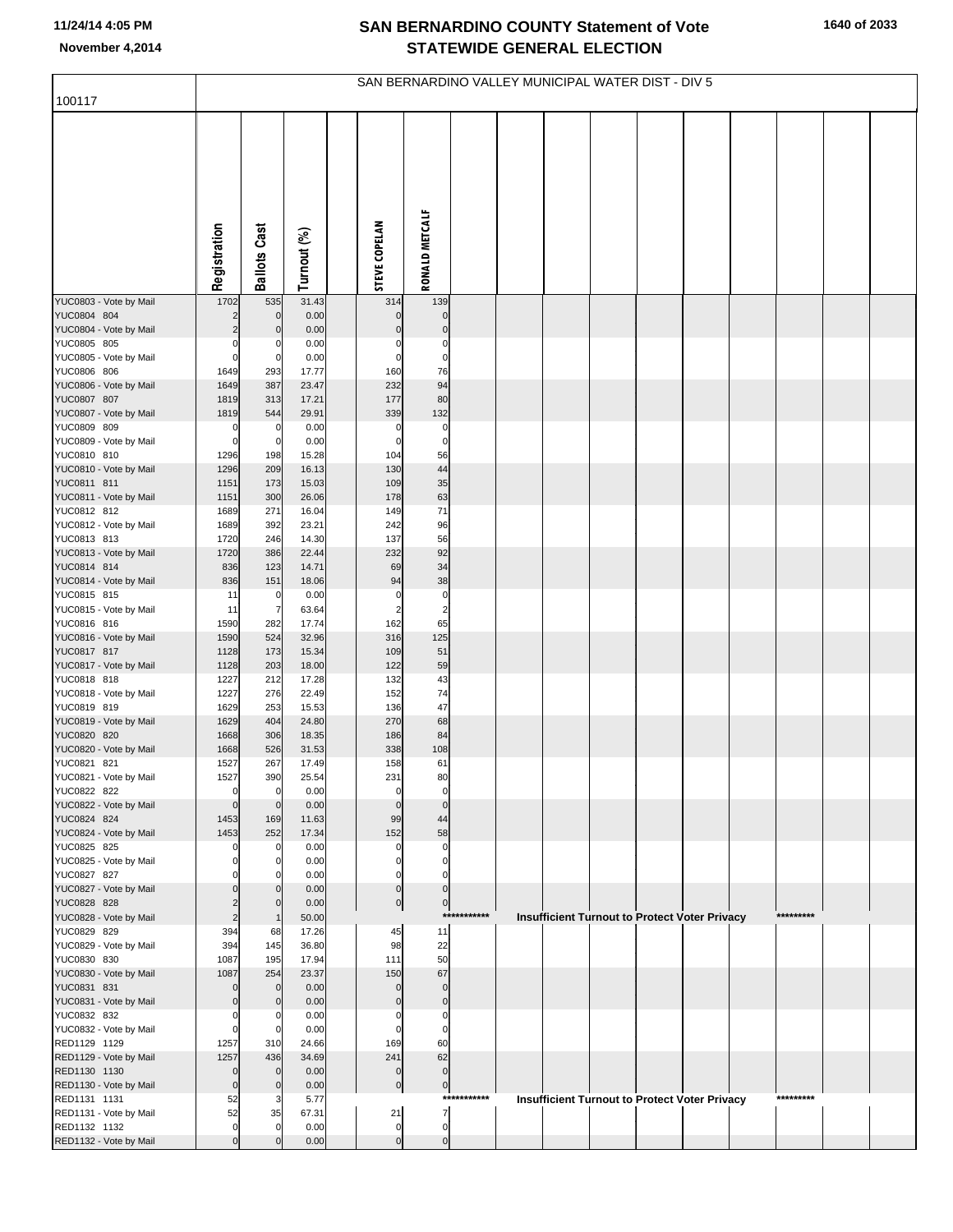|                                        | SAN BERNARDINO VALLEY MUNICIPAL WATER DIST - DIV 5 |                               |               |  |                          |                               |             |  |                                                      |  |  |  |  |           |  |
|----------------------------------------|----------------------------------------------------|-------------------------------|---------------|--|--------------------------|-------------------------------|-------------|--|------------------------------------------------------|--|--|--|--|-----------|--|
| 100117                                 |                                                    |                               |               |  |                          |                               |             |  |                                                      |  |  |  |  |           |  |
|                                        | Registration                                       | <b>Ballots Cast</b>           | Turnout (%)   |  | <b>STEVE COPELAN</b>     | RONALD METCALF                |             |  |                                                      |  |  |  |  |           |  |
| RED1133 1133                           |                                                    | $\pmb{0}$                     | 0.00          |  |                          | $\pmb{0}$                     |             |  |                                                      |  |  |  |  |           |  |
| RED1133 - Vote by Mail<br>RED1134 1134 |                                                    | $\mathbf 0$<br>$\Omega$       | 0.00<br>0.00  |  | $\Omega$                 | $\mathbf 0$<br>$\mathbf 0$    |             |  |                                                      |  |  |  |  |           |  |
| RED1134 - Vote by Mail                 |                                                    | C                             | 0.00          |  |                          | 0                             |             |  |                                                      |  |  |  |  |           |  |
| RED1135 1135                           |                                                    | 0                             | 0.00          |  |                          | $\mathbf 0$                   |             |  |                                                      |  |  |  |  |           |  |
| RED1135 - Vote by Mail                 |                                                    | $\Omega$                      | 0.00          |  |                          | 0                             |             |  |                                                      |  |  |  |  |           |  |
| RED1136 1136<br>RED1136 - Vote by Mail |                                                    | $\Omega$<br>$\mathbf 0$       | 0.00<br>0.00  |  | $\Omega$<br>$\mathbf 0$  | $\mathbf 0$<br>$\mathbf 0$    |             |  |                                                      |  |  |  |  |           |  |
| RED1137 1137                           | በ                                                  | $\Omega$                      | 0.00          |  | $\mathbf 0$              | $\mathbf{0}$                  |             |  |                                                      |  |  |  |  |           |  |
| RED1137 - Vote by Mail                 |                                                    | $\mathbf 0$                   | 0.00          |  |                          | 0                             |             |  |                                                      |  |  |  |  |           |  |
| RED1138 1138                           |                                                    | $\mathbf 0$                   | 0.00          |  | $\Omega$                 | $\mathbf 0$                   |             |  |                                                      |  |  |  |  |           |  |
| RED1138 - Vote by Mail                 |                                                    | O                             | 0.00          |  | n                        | $\mathbf 0$                   |             |  |                                                      |  |  |  |  |           |  |
| RED1667 1667<br>RED1667 - Vote by Mail |                                                    | $\Omega$<br>$\Omega$          | 0.00<br>0.00  |  | $\pmb{0}$<br>$\pmb{0}$   | $\pmb{0}$<br>$\mathbf 0$      |             |  |                                                      |  |  |  |  |           |  |
| RED1668 1668                           |                                                    | $\Omega$                      | 0.00          |  | $\mathbf 0$              | $\overline{0}$                |             |  |                                                      |  |  |  |  |           |  |
| RED1668 - Vote by Mail                 |                                                    |                               | 25.00         |  |                          | $***$                         | *******     |  | <b>Insufficient Turnout to Protect Voter Privacy</b> |  |  |  |  | ********* |  |
| RED1707 1707                           |                                                    | $\Omega$                      | 0.00          |  | $\pmb{0}$                | $\mathbf{0}$                  |             |  |                                                      |  |  |  |  |           |  |
| RED1707 - Vote by Mail                 |                                                    | $\Omega$                      | 0.00          |  | $\Omega$                 | $\bf{0}$<br>$\pmb{0}$         |             |  |                                                      |  |  |  |  |           |  |
| SB41142 1142<br>SB41142 - Vote by Mail | $\Omega$                                           | $\mathbf 0$<br>$\mathbf 0$    | 0.00<br>0.00  |  | $\pmb{0}$<br>$\pmb{0}$   | $\pmb{0}$                     |             |  |                                                      |  |  |  |  |           |  |
| UNI1143 1143                           | 1126                                               | 134                           | 11.90         |  | 66                       | 38                            |             |  |                                                      |  |  |  |  |           |  |
| UNI1143 - Vote by Mail                 | 1126                                               | 195                           | 17.32         |  | 113                      | 48                            |             |  |                                                      |  |  |  |  |           |  |
| UNI1144 1144                           | 2                                                  | 0                             | 0.00          |  | $\Omega$                 | $\bf{0}$                      |             |  |                                                      |  |  |  |  |           |  |
| UNI1144 - Vote by Mail<br>UNI1145 1145 | 2<br>49                                            | $\mathbf 0$<br>$\mathbf 0$    | 0.00<br>0.00  |  | $\Omega$<br>$\pmb{0}$    | 0<br>$\mathbf 0$              |             |  |                                                      |  |  |  |  |           |  |
| UNI1145 - Vote by Mail                 | 49                                                 | 36                            | 73.47         |  | 17                       | 8                             |             |  |                                                      |  |  |  |  |           |  |
| UNI1146 1146                           | 12                                                 | $\mathbf 0$                   | 0.00          |  | $\pmb{0}$                | $\pmb{0}$                     |             |  |                                                      |  |  |  |  |           |  |
| UNI1146 - Vote by Mail                 | 12                                                 | 6                             | 50.00         |  |                          | 3                             |             |  |                                                      |  |  |  |  |           |  |
| UNI1147 1147<br>UNI1147 - Vote by Mail | 19<br>19                                           | $\mathbf 0$<br>12             | 0.00<br>63.16 |  | $\Omega$<br>10           | $\mathbf 0$<br>$\mathbf 0$    |             |  |                                                      |  |  |  |  |           |  |
| UNI1148 1148                           | 12                                                 | $\mathbf{0}$                  | 0.00          |  | $\mathbf 0$              | $\mathbf 0$                   |             |  |                                                      |  |  |  |  |           |  |
| UNI1148 - Vote by Mail                 | 12                                                 | 8                             | 66.67         |  | 3                        | 5                             |             |  |                                                      |  |  |  |  |           |  |
| UNI1149 1149                           | $\mathbf 0$                                        | $\Omega$                      | 0.00          |  | $\pmb{0}$                | $\mathbf{0}$                  |             |  |                                                      |  |  |  |  |           |  |
| UNI1149 - Vote by Mail                 | 0                                                  | $\Omega$                      | 0.00          |  | 0                        | 0                             |             |  |                                                      |  |  |  |  |           |  |
| UNI1666 1666<br>UNI1666 - Vote by Mail |                                                    | $\mathbf 0$<br>$\overline{1}$ | 0.00<br>0.00  |  | 이                        | $\overline{0}$                | *********** |  | <b>Insufficient Turnout to Protect Voter Privacy</b> |  |  |  |  | ********* |  |
| HIG1155 1155                           |                                                    | $\Omega$                      | 0.00          |  | 0                        | $\overline{0}$                |             |  |                                                      |  |  |  |  |           |  |
| HIG1155 - Vote by Mail                 |                                                    | $\Omega$                      | 0.00          |  | $\pmb{0}$                | $\overline{0}$                |             |  |                                                      |  |  |  |  |           |  |
| HIG1156 1156                           | g                                                  | $\mathbf 0$                   | 0.00          |  | $\mathbf 0$              | $\overline{0}$                | *********** |  |                                                      |  |  |  |  | ********* |  |
| HIG1156 - Vote by Mail<br>RED1157 1157 |                                                    | $\mathbf 0$                   | 11.11<br>0.00 |  | $\Omega$                 | $\circ$                       |             |  | <b>Insufficient Turnout to Protect Voter Privacy</b> |  |  |  |  |           |  |
| RED1157 - Vote by Mail                 |                                                    | C                             | 0.00          |  | $\Omega$                 | 0                             |             |  |                                                      |  |  |  |  |           |  |
| RED1159 1159                           |                                                    | $\Omega$                      | 0.00          |  | $\Omega$                 | $\mathbf 0$                   |             |  |                                                      |  |  |  |  |           |  |
| RED1159 - Vote by Mail                 |                                                    | $\Omega$                      | 0.00          |  | $\mathbf 0$              | $\mathbf 0$                   |             |  |                                                      |  |  |  |  |           |  |
| SB11160 1160<br>SB11160 - Vote by Mail | g                                                  | $\mathbf 0$<br>5              | 0.00<br>55.56 |  | $\mathbf 0$<br>0         | $\mathbf 0$<br>$\overline{5}$ |             |  |                                                      |  |  |  |  |           |  |
| SB11161 1161                           | 224                                                | $\overline{2}$                | 0.89          |  |                          |                               | *********** |  | Insufficient Turnout to Protect Voter Privacy        |  |  |  |  | ********* |  |
| SB11161 - Vote by Mail                 | 224                                                | 17                            | 7.59          |  | 8                        | $\overline{7}$                |             |  |                                                      |  |  |  |  |           |  |
| SB11162 1162                           |                                                    | $\mathbf 0$                   | 0.00          |  | $\mathbf 0$              | $\mathbf 0$                   |             |  |                                                      |  |  |  |  |           |  |
| SB11162 - Vote by Mail<br>SB11163 1163 | $\Omega$                                           | $\mathbf 0$<br>$\mathbf 0$    | 0.00<br>0.00  |  | $\mathbf 0$<br>$\pmb{0}$ | $\mathbf 0$<br>$\bf{0}$       |             |  |                                                      |  |  |  |  |           |  |
| SB11163 - Vote by Mail                 | O                                                  | C                             | 0.00          |  | 0                        | 0                             |             |  |                                                      |  |  |  |  |           |  |
| SB11635 1635                           | 10                                                 | 0                             | 0.00          |  | 0                        | 0                             |             |  |                                                      |  |  |  |  |           |  |
| SB11635 - Vote by Mail                 | 10                                                 | $\overline{c}$                | 20.00         |  |                          |                               | *********** |  | Insufficient Turnout to Protect Voter Privacy        |  |  |  |  | ********* |  |
| SB11636 1636                           | $\overline{2}$                                     | $\mathbf 0$                   | 0.00          |  | $\mathbf 0$              | $\overline{0}$                | *********** |  |                                                      |  |  |  |  | ********* |  |
| SB11636 - Vote by Mail<br>SB21165 1165 | $\overline{2}$<br>597                              | $\mathbf 1$<br>55             | 50.00<br>9.21 |  | 29                       | 21                            |             |  | <b>Insufficient Turnout to Protect Voter Privacy</b> |  |  |  |  |           |  |
| SB21165 - Vote by Mail                 | 597                                                | 95                            | 15.91         |  | 54                       | 24                            |             |  |                                                      |  |  |  |  |           |  |
| SB21167 1167                           | 112                                                | 8                             | 7.14          |  | 7                        | $\pmb{0}$                     |             |  |                                                      |  |  |  |  |           |  |
| SB21167 - Vote by Mail                 | 112                                                | c                             | 8.04          |  | 8                        | 0                             |             |  |                                                      |  |  |  |  |           |  |
| SB21168 1168                           | 78                                                 | 2                             | 2.56          |  |                          |                               | *********** |  | <b>Insufficient Turnout to Protect Voter Privacy</b> |  |  |  |  | ********* |  |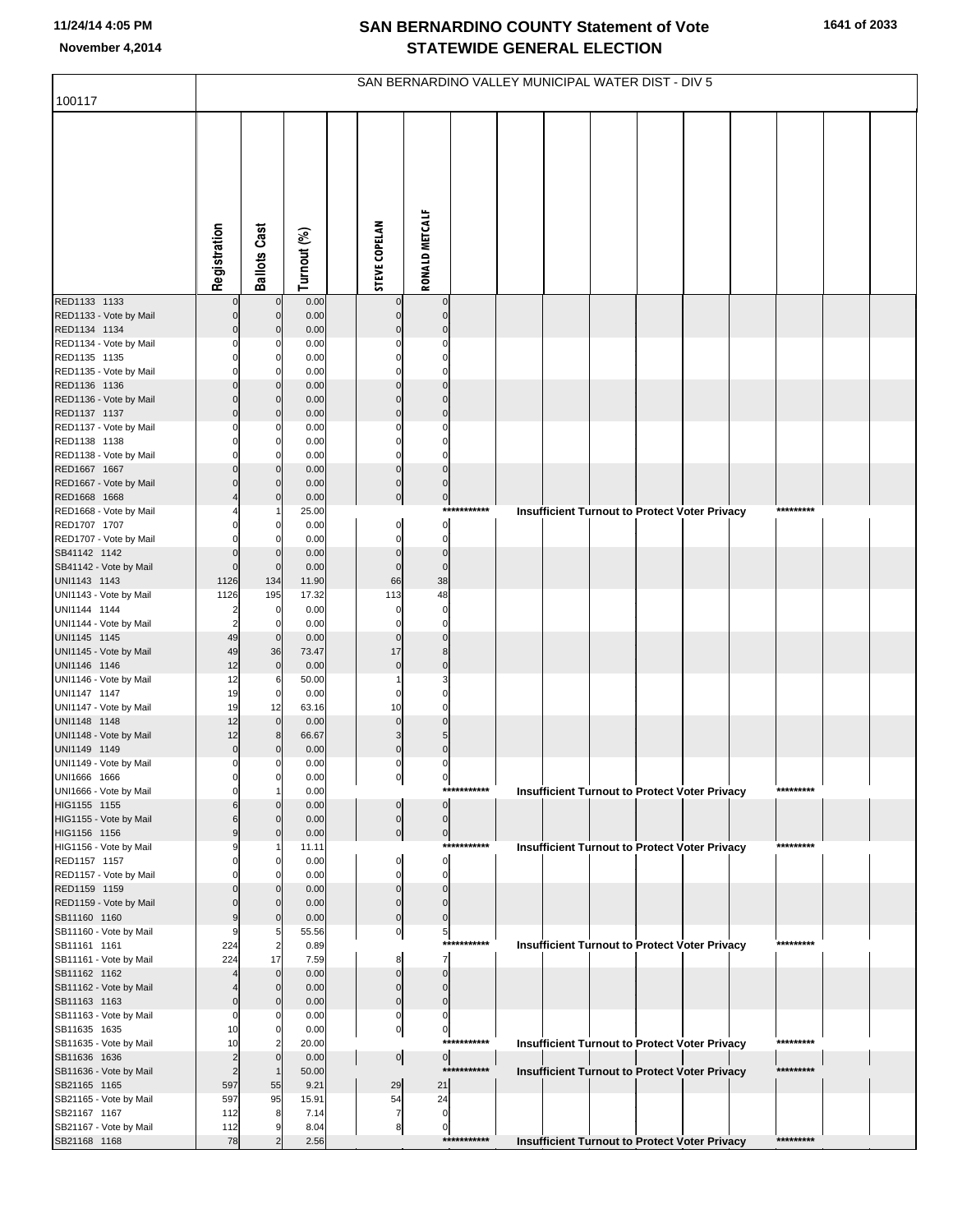|                                              | SAN BERNARDINO VALLEY MUNICIPAL WATER DIST - DIV 5 |                     |                 |                          |                             |                             |  |                                                      |  |  |  |  |                        |  |  |
|----------------------------------------------|----------------------------------------------------|---------------------|-----------------|--------------------------|-----------------------------|-----------------------------|--|------------------------------------------------------|--|--|--|--|------------------------|--|--|
| 100117                                       |                                                    |                     |                 |                          |                             |                             |  |                                                      |  |  |  |  |                        |  |  |
|                                              | Registration                                       | <b>Ballots Cast</b> | Turnout (%)     | <b>STEVE COPELAN</b>     | RONALD METCALF              |                             |  |                                                      |  |  |  |  |                        |  |  |
| SB21168 - Vote by Mail                       | 78                                                 | 6                   | 7.69            |                          | 2                           |                             |  |                                                      |  |  |  |  |                        |  |  |
| SB21169 1169<br>SB21169 - Vote by Mail       | 71<br>71                                           | 5<br>19             | 7.04<br>26.76   | 11                       |                             |                             |  |                                                      |  |  |  |  |                        |  |  |
| SB21657 1657                                 | $\Omega$                                           | 0                   | 0.00            | $\mathbf 0$              | $\Omega$                    |                             |  |                                                      |  |  |  |  |                        |  |  |
| SB21657 - Vote by Mail                       |                                                    | n                   | 0.00            | $\mathbf 0$              | $\Omega$                    |                             |  |                                                      |  |  |  |  |                        |  |  |
| SB41178 1178                                 |                                                    |                     | 0.00            | $\mathbf{0}$             | $\overline{0}$              |                             |  |                                                      |  |  |  |  |                        |  |  |
| SB41178 - Vote by Mail<br>SB41179 1179       | 458                                                | 46                  | 100.00<br>10.04 | 30                       | 9                           | ***********                 |  | Insufficient Turnout to Protect Voter Privacy        |  |  |  |  | *********              |  |  |
| SB41179 - Vote by Mail                       | 458                                                | 96                  | 20.96           | 53                       | 34                          |                             |  |                                                      |  |  |  |  |                        |  |  |
| SB41180 1180                                 | 1100                                               | 104                 | 9.45            | 61                       | 22                          |                             |  |                                                      |  |  |  |  |                        |  |  |
| SB41180 - Vote by Mail                       | 1100                                               | 307                 | 27.91           | 184                      | 64                          |                             |  |                                                      |  |  |  |  |                        |  |  |
| SB41181 1181                                 | 62                                                 | $\overline{4}$      | 6.45            |                          | $***$                       | *******                     |  | <b>Insufficient Turnout to Protect Voter Privacy</b> |  |  |  |  | *********              |  |  |
| SB41181 - Vote by Mail<br>SB41182 1182       | 62<br>262                                          | 32<br>25            | 51.61<br>9.54   | 20<br>16                 | 11<br>6                     |                             |  |                                                      |  |  |  |  |                        |  |  |
| SB41182 - Vote by Mail                       | 262                                                | 58                  | 22.14           | 41                       | 11                          |                             |  |                                                      |  |  |  |  |                        |  |  |
| SB43019 3019                                 | 0                                                  | 0                   | 0.00            | $\Omega$                 | $\mathbf 0$                 |                             |  |                                                      |  |  |  |  |                        |  |  |
| SB43019 - Vote by Mail                       | $\Omega$                                           | 0                   | 0.00            | $\Omega$                 | $\mathbf 0$                 |                             |  |                                                      |  |  |  |  |                        |  |  |
| SB71195 1195                                 | 667                                                | 25                  | 3.75            | 8<br>50                  | 10<br>39                    |                             |  |                                                      |  |  |  |  |                        |  |  |
| SB71195 - Vote by Mail<br>SB71198 1198       | 667<br>658                                         | 96<br>47            | 14.39<br>7.14   | 28                       | 14                          |                             |  |                                                      |  |  |  |  |                        |  |  |
| SB71198 - Vote by Mail                       | 658                                                | 72                  | 10.94           | 36                       | 21                          |                             |  |                                                      |  |  |  |  |                        |  |  |
| UNI1203 1203                                 | 1144                                               | 69                  | 6.03            | 37                       | 23                          |                             |  |                                                      |  |  |  |  |                        |  |  |
| UNI1203 - Vote by Mail                       | 1144                                               | 147                 | 12.85           | 83                       | 40                          |                             |  |                                                      |  |  |  |  |                        |  |  |
| UNI1204 1204<br>UNI1204 - Vote by Mail       | 833<br>833                                         | 109<br>110          | 13.09<br>13.21  | 50<br>61                 | 44<br>29                    |                             |  |                                                      |  |  |  |  |                        |  |  |
| RED1205 1205                                 | 180                                                | 30                  | 16.67           | 14                       | $\bf8$                      |                             |  |                                                      |  |  |  |  |                        |  |  |
| RED1205 - Vote by Mail                       | 180                                                | 52                  | 28.89           | 33                       | 10                          |                             |  |                                                      |  |  |  |  |                        |  |  |
| RED1206 1206                                 | 48                                                 | 8                   | 16.67           |                          | 0                           |                             |  |                                                      |  |  |  |  |                        |  |  |
| RED1206 - Vote by Mail<br>SB11220 1220       | 48<br>0                                            | 18<br>0             | 37.50<br>0.00   | $\Omega$                 | $\Omega$                    |                             |  |                                                      |  |  |  |  |                        |  |  |
| SB11220 - Vote by Mail                       | $\Omega$                                           | $\Omega$            | 0.00            | $\Omega$                 | $\mathbf{0}$                |                             |  |                                                      |  |  |  |  |                        |  |  |
| SB11222 1222                                 | 0                                                  |                     | 0.00            | $\Omega$                 | $\mathbf 0$                 |                             |  |                                                      |  |  |  |  |                        |  |  |
| SB11222 - Vote by Mail                       | $\mathbf 0$                                        |                     | 0.00            | $\Omega$                 | $\pmb{0}$                   |                             |  |                                                      |  |  |  |  |                        |  |  |
| SB11223 1223<br>SB11223 - Vote by Mail       | 0<br>$\mathbf 0$                                   | 0<br>0              | 0.00<br>0.00    | $\Omega$<br>$\mathbf 0$  | 0<br>0                      |                             |  |                                                      |  |  |  |  |                        |  |  |
| SB11224 1224                                 | 396                                                | 26                  | 6.57            | 19                       | 6                           |                             |  |                                                      |  |  |  |  |                        |  |  |
| SB11224 - Vote by Mail                       | 396                                                | 40                  | 10.10           | 26                       | 11                          |                             |  |                                                      |  |  |  |  |                        |  |  |
| SB11225 1225                                 | 372                                                | 29                  | 7.80            | 14                       | 9                           |                             |  |                                                      |  |  |  |  |                        |  |  |
| SB11225 - Vote by Mail<br>SB11226 1226       | 372<br>10                                          | 41<br>0             | 11.02<br>0.00   | 19<br>$\overline{0}$     | 10<br>$\overline{0}$        |                             |  |                                                      |  |  |  |  |                        |  |  |
| SB11226 - Vote by Mail                       | 10                                                 |                     | 10.00           |                          |                             | ***********                 |  | Insufficient Turnout to Protect Voter Privacy        |  |  |  |  | *********              |  |  |
| SB11632 1632                                 | O                                                  |                     | 0.00            | 0                        | $\overline{0}$              |                             |  |                                                      |  |  |  |  |                        |  |  |
| SB11632 - Vote by Mail                       | $\Omega$                                           |                     | 0.00            | $\pmb{0}$                | $\overline{0}$              |                             |  |                                                      |  |  |  |  |                        |  |  |
| SB11634 1634<br>SB11634 - Vote by Mail       | C<br>$\Omega$                                      | O<br>$\Omega$       | 0.00<br>0.00    | $\mathbf 0$<br>$\pmb{0}$ | $\overline{0}$<br>$\pmb{0}$ |                             |  |                                                      |  |  |  |  |                        |  |  |
| SB11669 1669                                 |                                                    |                     | 0.00            | $\mathbf 0$              | 0                           |                             |  |                                                      |  |  |  |  |                        |  |  |
| SB11669 - Vote by Mail                       |                                                    |                     | 0.00            | $\mathbf{0}$             | 0                           |                             |  |                                                      |  |  |  |  |                        |  |  |
| RED1273 1273                                 |                                                    |                     | 28.57           |                          |                             | ************<br>*********** |  | <b>Insufficient Turnout to Protect Voter Privacy</b> |  |  |  |  | *********<br>********* |  |  |
| RED1273 - Vote by Mail<br>UNI1274 1274       | 776                                                | 144                 | 28.57<br>18.56  |                          | 43                          |                             |  | <b>Insufficient Turnout to Protect Voter Privacy</b> |  |  |  |  |                        |  |  |
| UNI1274 - Vote by Mail                       | 776                                                | 153                 | 19.72           | 72<br>95                 | 38                          |                             |  |                                                      |  |  |  |  |                        |  |  |
| <b>Precinct Totals</b>                       | 63229                                              | 9142                | 14.46           | 5171                     | 2237                        |                             |  |                                                      |  |  |  |  |                        |  |  |
| Vote by Mail Totals                          | 63229                                              | 14114               | 22.32           | 8401                     | 3256                        |                             |  |                                                      |  |  |  |  |                        |  |  |
| <b>Grand Totals</b>                          | 63229                                              | 23256               | 36.78           | 13572                    | 5493                        |                             |  |                                                      |  |  |  |  |                        |  |  |
| California                                   | 63229                                              | 23256               | 36.78           | 13572                    | 5493                        |                             |  |                                                      |  |  |  |  |                        |  |  |
| San Bernardino County<br>State Bd of Equal 1 | 63229<br>11                                        | 23256               | 36.78<br>63.64  | 13572                    | 5493<br>3                   |                             |  |                                                      |  |  |  |  |                        |  |  |
| State Bd of Equal 4                          | 63218                                              | 23249               | 36.78           | 13568                    | 5490                        |                             |  |                                                      |  |  |  |  |                        |  |  |